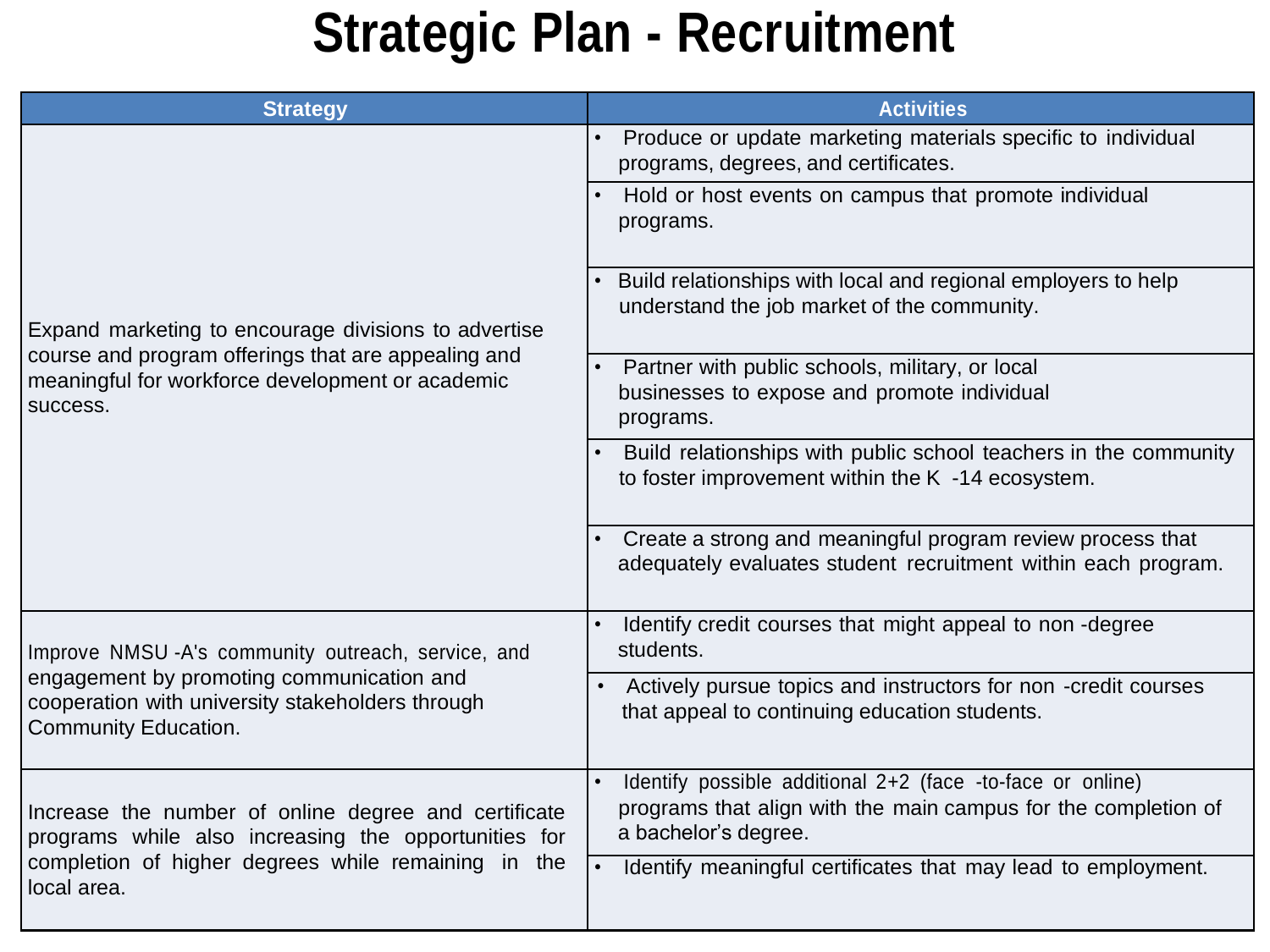# **Strategic Plan - Retention**

| <b>Strategy</b>                                                                                                                   | <b>Activities</b>                                                                                                                                                                                                                     |
|-----------------------------------------------------------------------------------------------------------------------------------|---------------------------------------------------------------------------------------------------------------------------------------------------------------------------------------------------------------------------------------|
| Foster student engagement at all levels. Provide<br>required professional development on engaging<br>students to promote success. | Identify and improve three (3) institutional challenges identified<br>in the latest Rufffalo Noel Levitz Student Satisfaction Surveys<br>related to student services paying particular attention to<br>minority student satisfaction. |
|                                                                                                                                   | Identify and improve three (3) institutional challenges identified<br>in the latest Rufffalo Noel Levitz Student Satisfaction Surveys<br>related to academics paying particular attention to minority<br>student satisfaction.        |
|                                                                                                                                   | Create a strong and meaningful program review process that<br>adequately evaluates student enrollment and retention within<br>each program.                                                                                           |
| Identify and remove barriers to retention                                                                                         | Engage in professional development activities that promote<br>student engagement and success.                                                                                                                                         |
|                                                                                                                                   | Continue to grow scholarship endowments that assist student<br>financial needs.                                                                                                                                                       |
| <b>Retain Quality Faculty and Staff</b>                                                                                           | Assess adequacy of faculty and staff development and<br>compensation.                                                                                                                                                                 |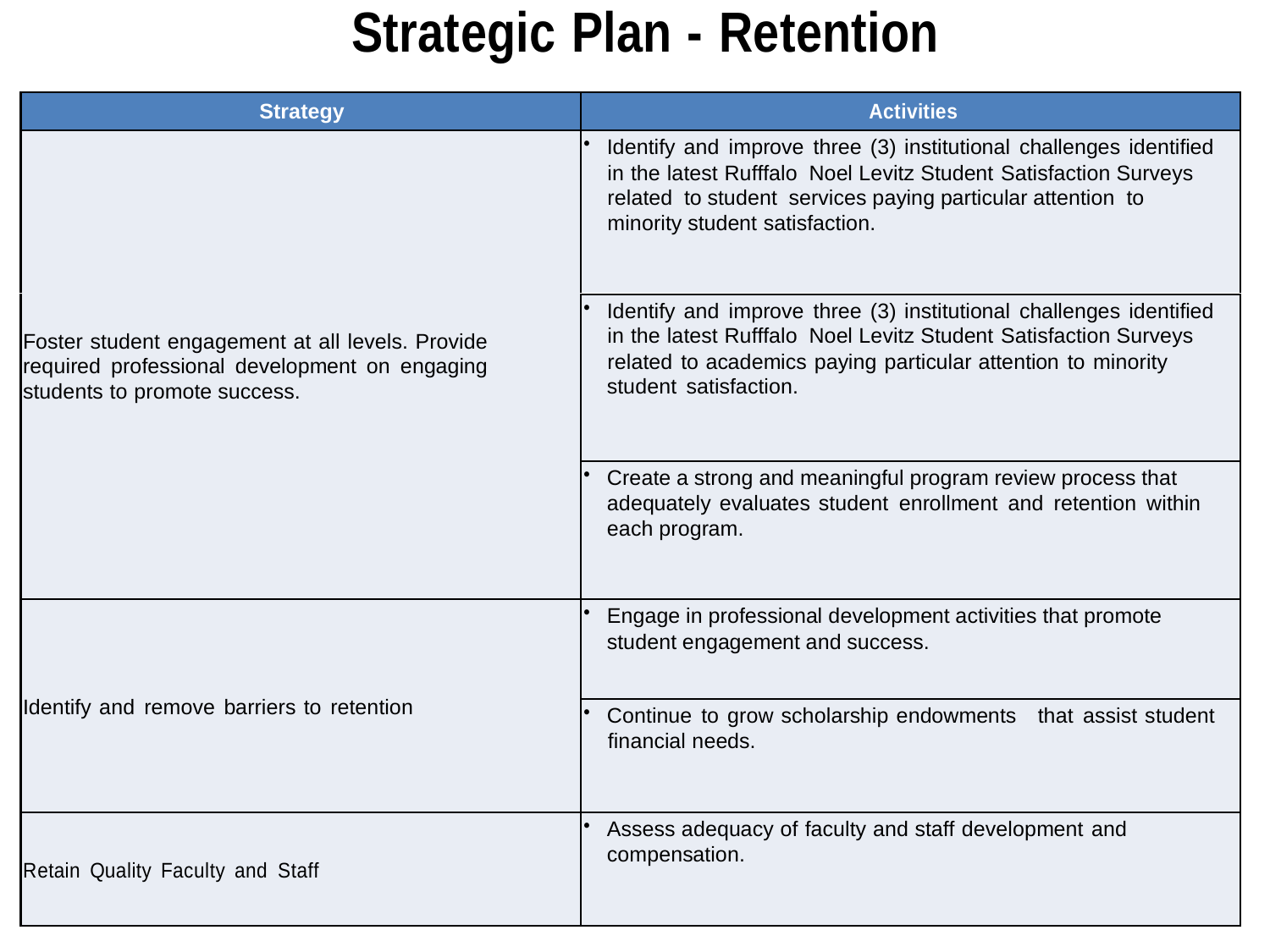## **Strategic Plan - Completion**

| <b>Strategy</b>                                 | <b>Activities</b>                                                                                                                                             |
|-------------------------------------------------|---------------------------------------------------------------------------------------------------------------------------------------------------------------|
| Help students attain desired educational goals. | Create a strong and meaningful program review process that<br>adequately evaluates student completion within each program.                                    |
|                                                 | Increase the number of students attaining "reverse transfer"<br>degrees within the NMSU System.                                                               |
|                                                 | Develop a batch audit system to help address issues that<br>prevent completion and to assist in identifying students who<br>have met completion requirements. |
|                                                 | Identify resources to improve student success by helping<br>students assess how educational and career choices relate to<br>their interests and abilities.    |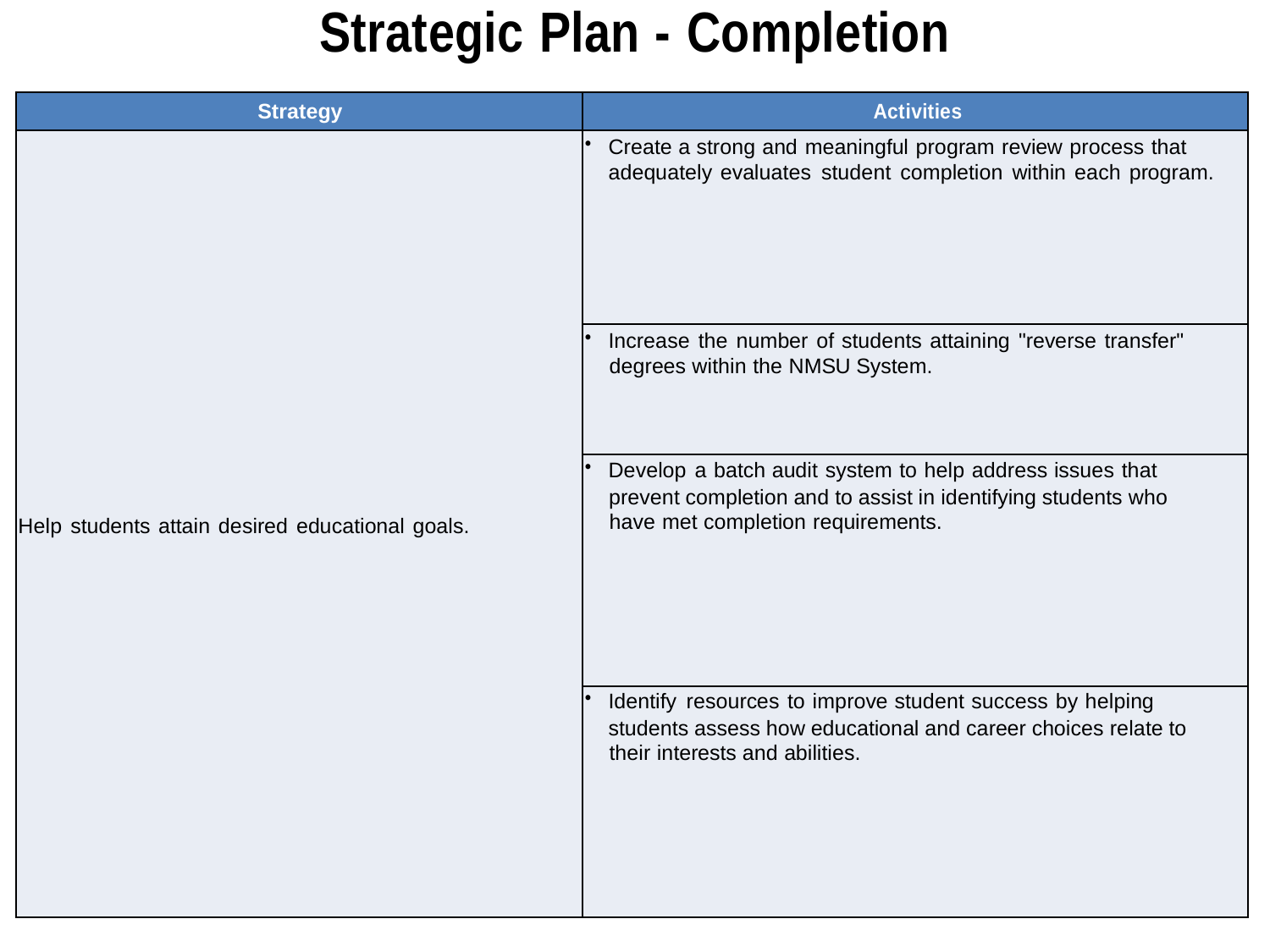## **Strategic Plan - Placement**

| <b>Strategy</b>                                                | <b>Activities</b>                                                                                                                                                                                                       |
|----------------------------------------------------------------|-------------------------------------------------------------------------------------------------------------------------------------------------------------------------------------------------------------------------|
| Help students meet transfer requirements for higher<br>degrees | Encourage Bachelor Degree seeking students to participate in<br>the Aggie Pathway program to provide support for continued<br>studies at NMSU.                                                                          |
|                                                                | Establish student transfer opportunities and articulation<br>agreements, and curriculum alignment to meet the needs of<br>students pursuing further education or degrees not offered by<br>NMSU-A.                      |
|                                                                | Track student success at transfer institutions (start with NMSU).<br>Identify areas that need improvement and celebrate successes.                                                                                      |
| Help students obtain jobs in their career field                | Create a strong and meaningful program review process that<br>adequately evaluates workforce need to address the need to<br>expand, contract, add, or discontinue programs and employer<br>satisfaction with graduates. |
|                                                                | Increase the use of New Mexico Workforce Solutions Career<br>Coach and BrainFuse JobNow resources.                                                                                                                      |
|                                                                | Create and maintain strong relationships with advisory boards<br>to ensure programs are aligned with workforce needs.                                                                                                   |
|                                                                | Identify internships, cooperative education, and other<br>opportunities to provide work related experience to students.                                                                                                 |
|                                                                | Assess student learning of Institutional Learning Outcomes<br>through feedback from supervisors of works study, service<br>learning projects, internships, and employers of graduates.                                  |